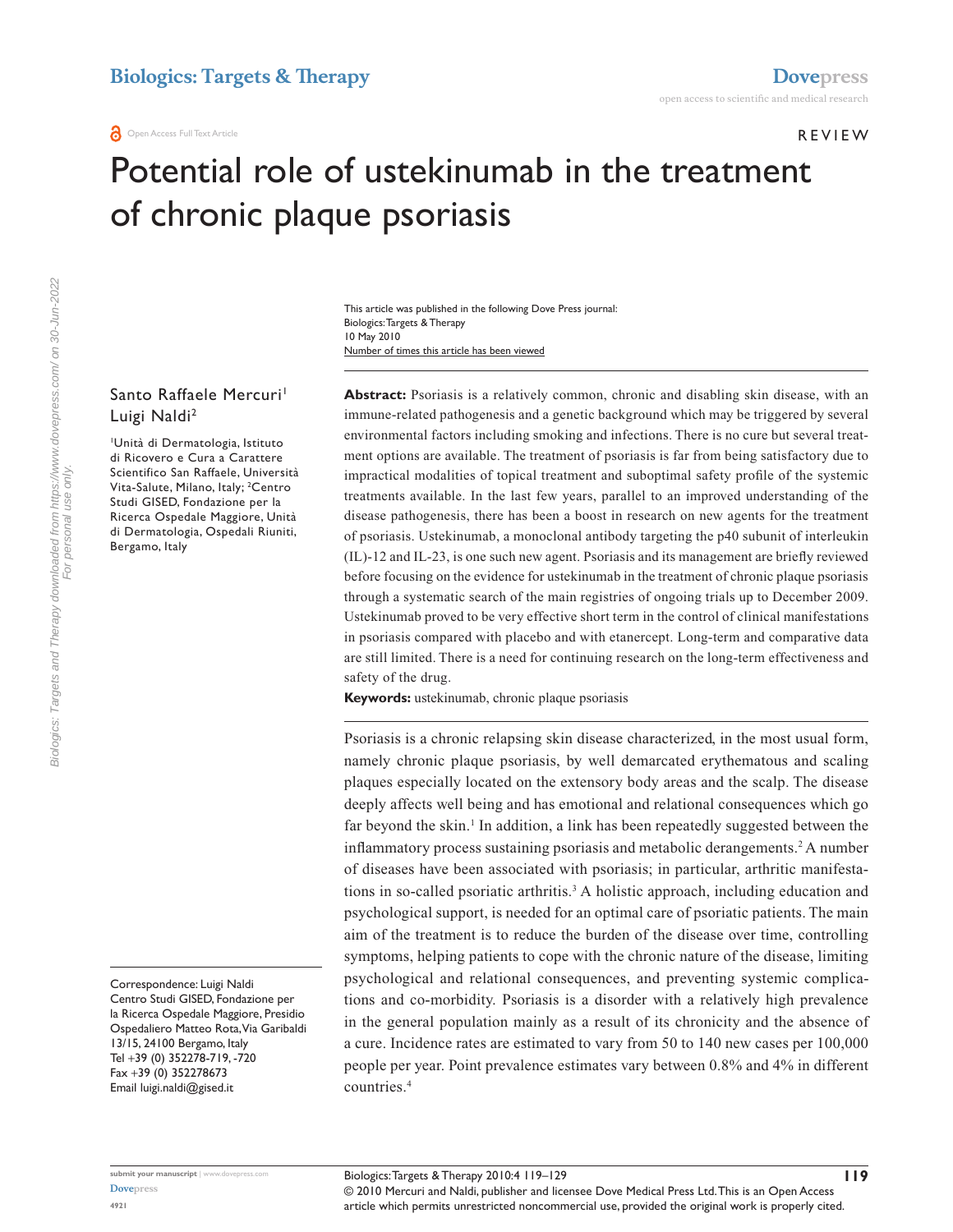# **Psoriasis as a complex disorder** Severity grading

Agreement exists on the management value of distinguishing between nonpustular and pustular varieties. Among nonpulstular varieties, guttate and chronic plaque psoriasis can be considered, while both localized and generalized varieties of pustular psoriasis can be identified. A further distinction can be made between stable and transitional varieties, ie, unstable inflammatory psoriasis and erythroderma. Most of the clinical research on psoriasis has been restricted to chronic plaque psoriasis. The evidence for other clinical varieties is very limited. If not otherwise specified, we will make reference in the following discussion to chronic plaque psoriasis. At variance with many chronic disorders, psoriasis does not appear to progress steadily toward a definite outcome and hence it is difficult to split the disease into stages by natural history. Attempts at measuring disease severity have been largely limited to assessing the skin area involved with psoriatic lesions at a point in time and related clinical issues like the degree of scaling and infiltration. The prototype for such measures is the Psoriasis Area and Severity Index (PASI), which was developed as an outcome measure in clinical trials on oral retinoids in 1978. These indexes do not make any difference between different pattern distributions or clinical subgroups and are poorly suited to assess disease varieties other than chronic plaque psoriasis.<sup>5</sup> Since psoriasis is a chronic disease, one crucial issue would be to assess it over a relevant time frame and not only at a point in time. In the long term, simple outcome measures applicable in all patients seem preferable. These may include clinical remission, number of hospital admissions or ambulatory consultations, and major disease flare-ups. A number of quality of life instruments have been designed to asses dermatologic conditions or, more specifically, psoriasis. The most popular ones are the Dermatology Life Quality Index (DLQI), the Psoriasis Disability Index (PSI), and the Psoriasis Life Stress Inventory (PLSI).6

A useful distinction should be made between severe psoriasis and psoriasis that severely affects quality of life. As pointed out recently, such a distinction has relevant consequences in terms of disease management.7 Patients with objectively mild psoriasis experiencing a disproportionate impact on quality of life may benefit from psychological support and learning coping strategies, rather than systemic drugs to suppress disease activity. Recently, a set of criteria were developed by the European Medicines Agency (EMEA) mainly for the purpose of standardizing assessment in randomized clinical trials. The system distinguishes mild psoriasis  $(<10\%$  body surface area involved and manageable by topical agents) from moderate-severe and

severe psoriasis (skin involvement is  $>10\%$  and  $>20\%$ , respectively), for which systemic treatment is needed.<sup>8</sup>

#### Co-morbidities in psoriasis

There is evidence that the clinical impact of psoriasis is not limited to the skin. Arthritis is an established association of psoriasis. Psoriatic arthritis has been defined as an inflammatory arthritis occurring during the course of psoriasis and characterized by negative rheumatoid factor.<sup>3</sup> In spite of the fact that psoriatic arthritis represents in clinical series a proportion as high as 25% of all psoriasis patients, population-based estimates suggest that no more than 4% to 5% of psoriatic patients presents seronegative arthritis as an associated feature.<sup>9</sup>

Psoriasis at its first clinical diagnosis has been associated with smoking and increased body mass index,<sup>10–12</sup> and it is not surprising that established psoriasis has been associated with cardiovascular disease.13 Whether psoriasis is *per se* a risk factor for cardiovascular disease is still an open question.

Besides cardiovascular disease, a number of other conditions, most of which are also associated with smoking or obesity, have been linked with psoriasis, including inflammatory bowel disorders and tumors of specific sites, eg, lung cancer, colonic cancer, and kidney cancer.<sup>4</sup> Not surprisingly, psoriasis has been also associated with depression.<sup>14</sup>

#### Psoriasis causation

While the exact cause remains unknown, it is clear that both genetic and environmental factors play a role (multifactorial inheritance). It has been estimated that the risk for a child to develop psoriasis is about 40% if both parents are affected and 15% if one parent or 6% if one sibling is affected. *PSORS1* is the main psoriasis susceptibility gene which has been mapped in the major histocompatibility complex  $(MHC)$ ,<sup>15</sup> a finding consistent with the notion that the pathogenesis of psoriasis involves antigen recognition by epidermal CD8<sup>+</sup> T lymphocytes. Current genome-wide association studies using gene chips and adopting a casecontrol design instead of linkage analysis are fostering our understanding of genetic influences on psoriasis and confirm that psoriasis is a polygenic disorder to which relatively frequent alleles may contribute. Among the several genetic loci associated with psoriasis in case-control studies are *IL12B*, *IL23R*, *IL23A*. 16,17 Observational studies have linked the onset of psoriasis with physical trauma, acute infection, some medications (eg, lithium salts and beta-blockers), stressful life events, cigarette smoking and increased body mass index.<sup>10–12</sup>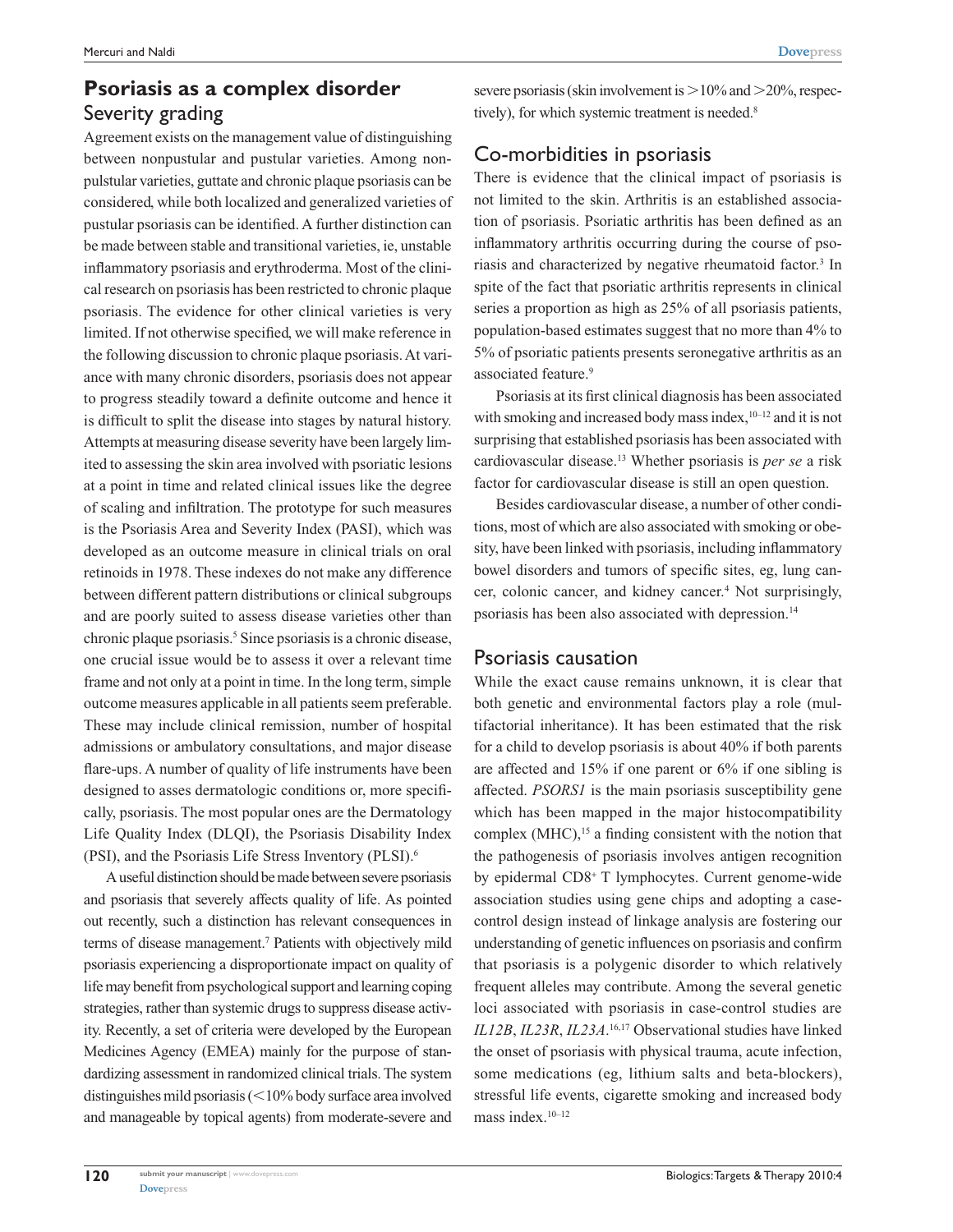## **Pathogenetic models: relevance of Th1 and Th17 responses**

The hallmark features of a psoriatic plaque include hyperproliferation of epidermal keratinocytes with resulting hyperkeratosis, infiltration of lymphocytes, and angiogenesis. Mitotic activity of basal keratinocytes is increased several-fold in psoriatic skin, so that keratinocytes need only 3 to 5 days in order to move from basal layer to cornified layer instead of the normal 28 to 30 days. This dramatically shortened maturation time is accompanied by altered differentiation, reflected by the focal absence of the granular layer of the epidermis and parakeratosis, ie, presence of nuclei in the thickened cornified layer. The incompletely differentiated keratinocytes release few of the extracellular lipids used commonly in the adhesion of the keratinocytes, resulting in a poorly adherent stratum corneum. This is the basis for the formation of the classic silvery scale in the psoriatic lesions. What factors prompt localized hyperproliferation of keratinocytes and hyperkeratosis is still imprecisely understood. With the serendipitous discovery of the utility of cyclosporin in the treatment of psoriasis in 1979, the role of the immune system in triggering psoriasis has been increasingly emphasized. A vicious cycle of continuous T cell and dendritic cell (DC) activation can be envisioned within the chronic psoriatic plaque. During T-cell activation, the cytokine milieu determines the characteristics of the emerging effector T cells. In psoriasis, a so-called Th1 response seems to dominate, characterized by secretion, among others, of interferon (IFN)-γ, tumor necrosis factor (TNF)-α, and interleukin (IL)-2. A more recent role for Th17 cells, independent of activation from IFN-γ, has been also proposed<sup>18</sup> with an interplay between IFN-γ-producing Th1 cells and IL-17-producing T-cells in psoriatic lesions.<sup>19</sup>

A number of recent excellent reviews, to which the reader is addressed, thoroughly discuss current pathogenetic models.<sup>20,21</sup>

## IL-12, IL-23 and Th17

IL-23 p19 was discovered in 2000.<sup>22</sup> It had no biological activity, but when combined with the IL-12p40 subunit of IL-12 formed a novel heterodimeric cytokine named IL-23. IL-23 was found to be expressed by several activated human cells like monocytes, macrophages, DCs, T cells, B cells and endothelial cells.22,23 IL-23 binds to its heterodimeric receptor complex composed of the IL-12Rβ1 and IL-23R subunits.<sup>24</sup> Whereas IL-12Rβ1 is also part of the IL-12 receptor, IL-23R is unique to the IL-23 receptor complex (Figure 1). The IL-12Rβ1 and



**Figure 1** Schematic representation of interleukin (IL)-12 and IL-23 with their receptors.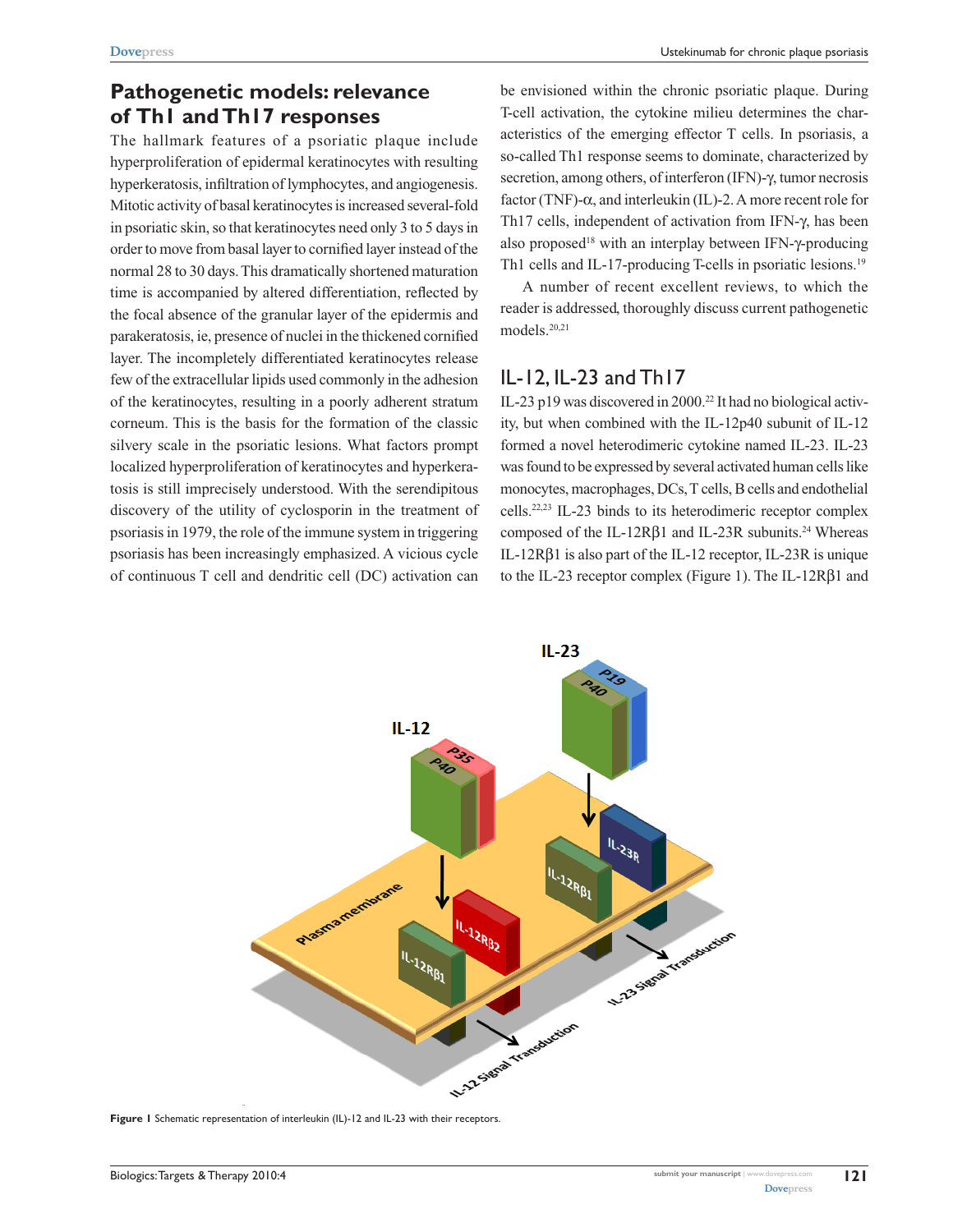IL-23R chain are associated with intracellular proteins of the Janus kinase (Jak) family to induce downstream signaling, resulting in a sequence of phosphorylation processes activating signal transducer and activator of transcription (STAT) molecules, namely STAT1, STAT3, STAT4, and STAT5, which translocate into the nucleus where they bind DNA in the promoter region of target genes.<sup>24</sup>

IL-23, rather than IL-12, appears to be the critical molecule for the development of autoimmune disease. Expression of IL-23p19 in lesional tissue in psoriasis,<sup>25</sup> Crohn's disease<sup>26</sup> and rheumatoid arthritis<sup>27</sup> support this possible role.

While IL-12 causes CD4<sup>+</sup> T-cell differentiation to IFN-γ producing Th1 cells, IL-23 promotes the expansion of the Th17 population. In addition to IL-17A, these cells have been shown to produce IL-17F, IL-22 and IL-26, as well as IL-6, IL-21, TNF- $\alpha$  -and IFN-  $\gamma$ .<sup>28</sup> To date, IL-17A, IL-17F and IL-26 are considered to be specific Th17 cytokines, whereas the others, can be produced also by Th1 cells.<sup>28</sup> Functional studies of Th17 cytokines has revealed an important and unique role for these cytokines in host protection against infections with extracellular pathogens such as Gram-negative bacteria and *Candida albicans*. 29 A number of autoimmune disorders have been associated with overproduction of Th17 cytokines and interference with their production attenuate autoimmune diseases. Interestingly, intradermal injection of IL-23 in mice led to erythema, induration and prominent dermal papillary blood vessels with histopathological features resembling psoriasis.30 IL-17 producing cells have been isolated from the dermis of psoriatic lesions.<sup>31</sup> A key cytokine produced by Th17 cells is IL-22. IL-22 has a peculiar activity in immune innate response, and its role in the pathogenesis of psoriasis has been documented.<sup>32</sup>

# **Existing therapeutic options for psoriasis**

The management of a chronic skin disorder like psoriasis is a multi-step process in which different phases can be identified. In particular, a clearance phase, which involves a more intensive treatment approach with the aim of clearing existing psoriasis lesions, and a maintenance phase, with the main aim of preventing disease relapse, are usually considered.

Treatment options for psoriasis are traditionally classified as topical, those based on ultraviolet light, and systemic, the last including conventional and so-called biological agents or biologics.<sup>33</sup> The term biologics has been challenged.<sup>34</sup> It refers to a heterogenous variety of antibodies and fusion proteins which directly target specific steps in the purported immunologic process of psoriasis. A classical approach to psoriasis treatment is stepwise, beginning with the least invasive and safest treatment, progressing to more potent, and potentially more risky, therapeutic options until sufficient psoriasis plaque clearance and control are achieved. According to this approach, topical preparations are the preferred option for mild disease. It has been documented that compliance may be quite poor with topical agents and treatment may be cumbersome.<sup>35</sup> Treatment of moderate to severe psoriasis is often initiated with phototherapy or photochemotherapy. Phototherapy relies on ultraviolet B radiation (UVB) delivered as broadband, narrowband (restricted to the wavelength of 311 to 313 nm) or as high-energy 308 nm monochromatic light through excimer laser. Photochemotherapy involves the combination of ultraviolet A radiation with psoralens (PUVA). Conventional systemic therapies currently approved in various countries for the treatment of moderate to severe psoriasis include ciclosporin, methotrexate, and oral retinoid therapy. Other systemic therapies, such as hydroxyurea or fumaric acid esters, are approved in a small number of countries or may be used off-label for the treatment of psoriasis. A better understanding of the immune pathways critical to the pathogenesis of psoriasis has prompted the development of new targeted agents, the so-called biologics. The biological agents available for treating psoriasis may be classified into two main categories: agents that modulate the function of T lymphocytes by acting on their receptors, namely alefacept and efalizumab (withdrawn from the market in 2009 because of the increased risk of progressive multifocal leukoencephalopathy), and cytokine-blocking agents. Before the introduction of IL-12/23 antagonists, the latter were limited to antagonists of TNF- $\alpha$  – etanercept, infliximab and adalimumab. Although biological treatments have been a significant advance in the management of psoriasis, their exact place in the hierarchy of systemic therapies will not be known until controlled trials have compared them against each other and with traditional approaches. The long-term safety of biologics is also a concern. TNF- $\alpha$  is produced by a wide range of immune and non-immune cells and has broad inflammatory effects, upregulating both innate and adaptive immunity. The use of TNF- $\alpha$  antagonists has been associated with an increased risk of tuberculosis reactivation<sup>36</sup> and herpes zoster,<sup>37</sup> and with case reports of severe opportunistic infections.<sup>38</sup> Concerns have been also raised about an increased risk of solid tumors and lymphoma,<sup>39</sup> but robust data are lacking. TNF- $\alpha$ antagonists can worsen pre-existing heart failure and should be avoided in severe congestive cardiac failure (New York Heart Association class III and IV).<sup>40</sup> Cases of demyelinating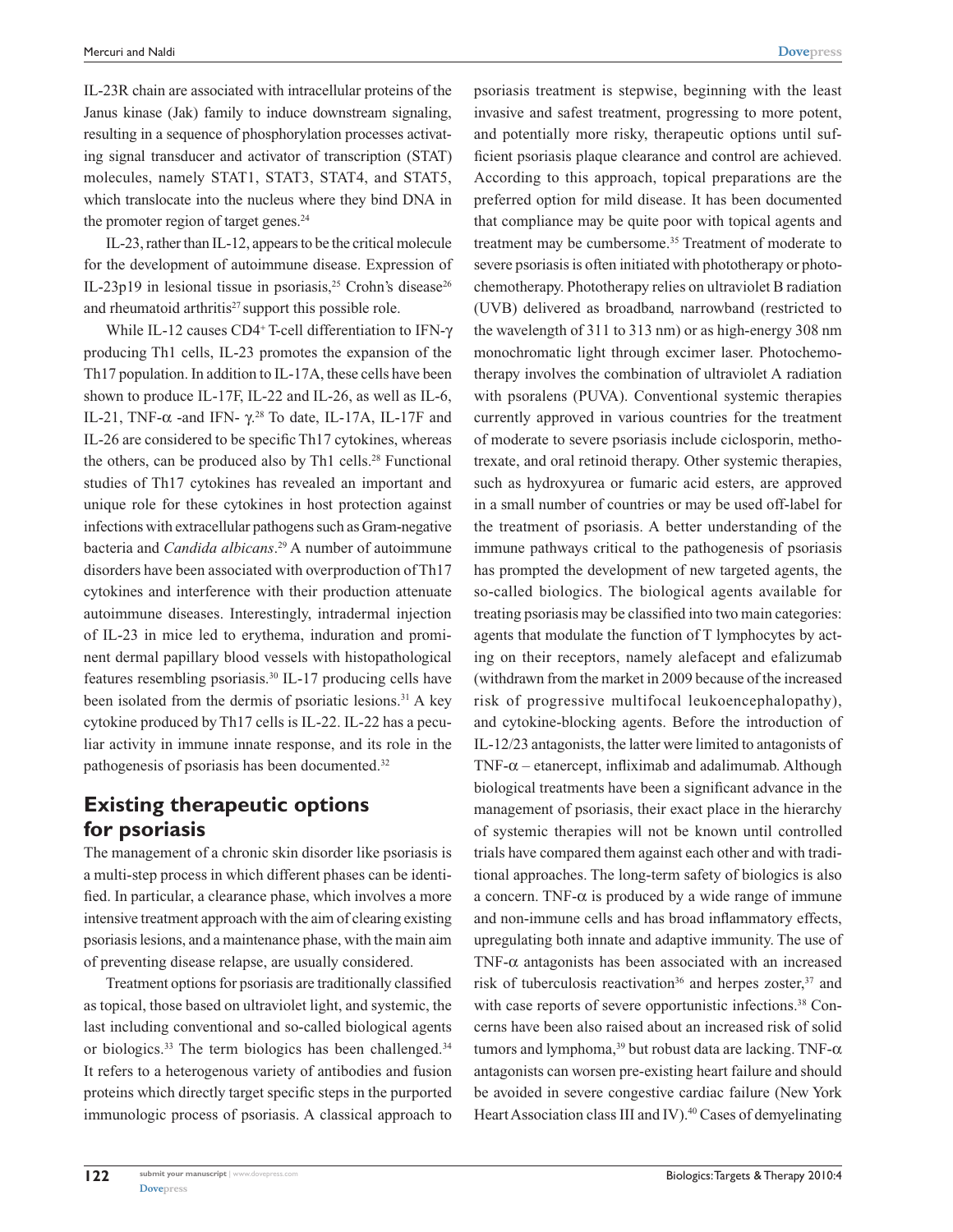disease have been reported with TNF- $\alpha$  antagonists, and it is recommended that these agents are avoided in patients with a personal or first-degree family history of demyelinating disorder.41 The formation of autoantibodies and of antibodies against biologic drugs themselves is sometimes observed but the clinical relevance is not yet clear.<sup>42</sup>

# **Targeting IL-12 and IL-23 in psoriasis: ustekinumab**

As mentioned previously, IL-12 and IL-23 play key roles in the development of the immune response in psoriasis by inducing naive CD4<sup>+</sup> lymphocytes to differentiate into Th1 and Th17 cells, respectively. In light of the biologic evidence available, the drug ustekinumab (formerly called CNTO 1275) was developed. This agent is a fully human IgG1 monoclonal antibody that binds to the p40 subunit of IL-12 and IL-23, and prevents their interaction with IL-12Rβ1 thus blocking the cascade of cytokines associated with receptor activation. Ustekinumab is administered by subcutaneous injections. It has been approved for use in psoriasis, in Canada (December 2008), the European Union (January 2009), and the US (September 2009).

In addition to ustekinumab, another IL-12/23p40 monoclonal antibody is in an advanced phase of development, namely ABT-874. Finally, an oral IL-12/23 inhibitor has been tested in early clinical trials in Crohn's disease.<sup>43</sup>

#### Pharmacokinetic studies

The pharmacokinetic properties of ustekinumab have been well characterized following single-dose subcutaneous administration (0.27 to 2.7 mg/kg) and single dose intravenous administration (0.1 to 5.0 mg/kg) in patients with psoriasis. The pharmacokinetics of ustekinumab were linear over the wide dose range studied. After a single subcutaneous injection, ustekinumab showed to be slowly absorbed into systemic circulation, with a mean  $T_{\text{max}}$  of approximately 12 days and then slowly eliminated from the circulation with a mean  $t_{1/2}$  of approximately 20 days. The mean  $t_{1/2}$ , ranging from 14.9 to 28.6 days and increasing with increasing doses.44

Population pharmacokinetic analyses have been also conducted based on data obtained from the large scale phase 3 studies PHOENIX 1 and PHOENIX 2, and with inclusion of serum concentration data from 1937 patients.<sup>45</sup> Several variables, including demographics, baseline disease characteristics, prior use of systemic therapies for psoriasis, immune response status, and comorbidities, were evaluated. In the analyses, body weight, diabetes, and development of antibodies to ustekinumab, were important covariates significantly affecting the apparent clearance and/or apparent volume of distribution of ustekinumab. In particular, an approximately 55% higher apparent clearance value and 37% higher volume of distribution was predicted for patients weighting more than 100 kg compared with those 100 kg or less. The mean steady state trough serum concentration with every 12-week dosing for patients weighing more than 100 kg was approximately 30% lower than for patients weighing 100 kg or less. In patients with diabetes an approximately 28.7% higher apparent clearance value and 13.2% higher volume of distribution was predicted by the model. A total of 62 patients (3.2%) developed antibodies against ustekinumab. These patients had an apparent clearance 35.5% higher than patients not developing antibodies. Only the effect of body weight was considered as clinically relevant.

## Drug-to-drug interaction

In the context of the population pharmacokinetic study reference above, the potential effect on ustekinumab disposition of concomitant medications used by at least 5% of the study patients was assessed.<sup>46</sup> None of the concomitant medications, including non-steroidal anti-inflammatory drugs (acetaminophen, ibuprofen, acetylsalicylic acid, and naproxen), oral hypoglycemic (metformin), dyslipidemics (atorvastatin), diuretics (hydrochlorothiazide), thyroid hormone (levothyroxine) and influenza vaccine, had a significant effect on the apparent clearance of ustekinumab.

## Pharmacodynamic studies

Based on the same patient group assessed in the population pharmacokinetic studies mentioned above, exposure-response studies were performed, using serum ustekinumab concentrations, and reduction in PASI score as the response variable.<sup>47</sup> The placebo effect although minor was also integrated into the model. The serum ustekinumab concentration causing 50% of the maximum effect  $(IC_{50})$  showed a striking difference between partial responders, achieving PASI 50 but not PASI 75 at 28 weeks, and responders achieving PASI 75 at 28 weeks, the median  $IC_{50}$  value in partial responders being approximately 30-fold higher than in responders. These data suggest that partial responders were not as sensitive as the responders to ustekinumab and that these patients may require higher doses and/or more frequent administrations to attain comparable efficacy. None of the covariates evaluated, including demographics, baseline disease characteristics, and co-morbidities, significantly contributed to the betweensubject variability in the pharmacodynamic parameters.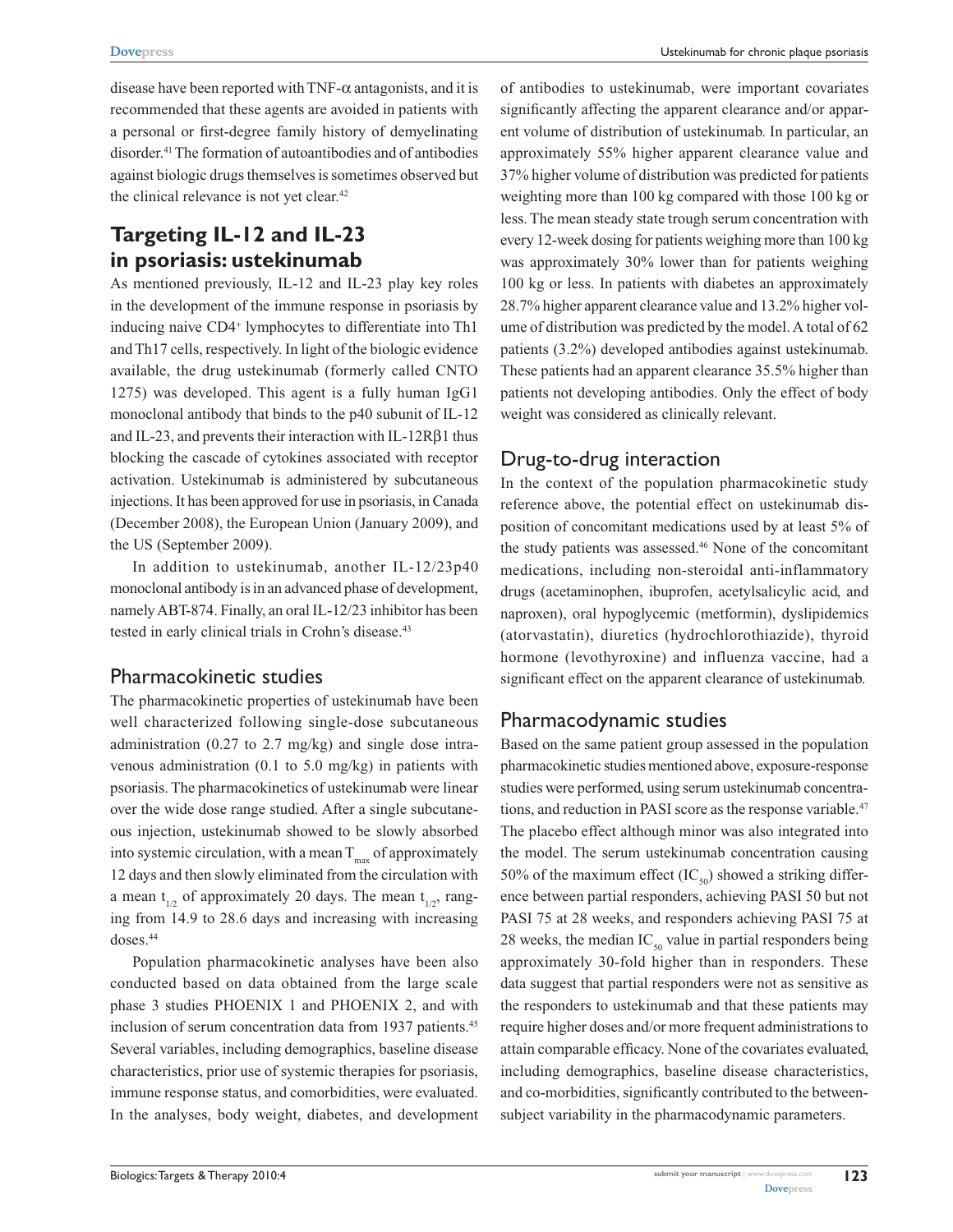# Pre-clinical and early clinical studies of ustekinumab in psoriasis

Pre-clinical analyses in animal models have been conducted with anti-IL-12/23p40, showing that the antibodies can decrease disease activity in mouse models of multiple sclerosis<sup>48</sup> and Crohn's disease.<sup>49</sup> Anti-IL-12/23p40 also successfully abolished psoriasis-like lesions in mice.<sup>50</sup>

In humans, results from two phase 1 studies documented that ustekinumab acts via modulation of type-1 chemokines and cytokines in lesional skin paralleled by a sustained clinical improvement following a single dose of the drug.<sup>44,51</sup> Interestingly, after a single-dose administration, baseline levels of TNF-α were significantly correlated with clinical improvement at week 16, suggesting that the baseline levels of the cytokine may predict therapeutic response.<sup>52</sup> In addition, gene expression analyses of pre- and posttreatment lesional skin indicate that the administration of anti-IL-12/23p40 rapidly by week 2, downregulates mRNA expression of type 1 cytokines, as well as IL-12/23p40 and IL-23p19. IL-12p35 was upregulated, although IL-12p35 copy number was low and results were variable. The rapid decrease of IL-12/23p40 and IL-23p19 expression levels preceded clinical response and histological changes.

# Randomized clinical trials of ustekinumab in chronic plaque psoriasis

Results from a total of four randomized clinical trials in chronic plaque psoriasis are available.53–56 These results are summarized in Table 1. In three studies ustekinumab was compared against placebo while in a single trial an active comparator, ie, etanercept, was adopted. In all the randomized trials available, disease severity was judged by assessing the extent and clinical aspects of psoriatic lesions at baseline by using the PASI score. Patients were eligible if their PASI score was  $\geq$  12 or surface area involved was  $\geq 10\%$ . Efficacy was primarily assessed by estimating the percentage of changes in the PASI score at 12 to 20 weeks compared with baseline (a variation of 75%, referred to as PASI 75, was considered as the main outcome). In spite of the use of placebo, no restriction in the eligibility criteria, based on the lack of previous response to other systemic agents, was made at entry. It should be noted that some complexities were added to the design of the studies with the combination of a first controlled study phase (main study phase) with a crossover phase where patients initially treated by placebo or etanercept were shifted to ustekinumab treatment (randomized to two different dosages in PHOENIX 1 and 2), and with a third randomized withdrawal study phase where treatment was withdrawn, in a randomized fashion, in patients who achieved a significant improvement on ustekinumab, and substituted by placebo (PHOENIX 1) or with an intensification phase where partial responders to ustekinumab were re-randomized to maintain their 12-week regimen or to escalate to dosing every 8 weeks (PHOENIX 2). The main problem originated by these sequential phases was that only a proportion of the patients initially randomized were actually evaluated in the subsequent phases.

Study NCT0032021653 is a phase II placebo-controlled trial involving 320 patients with moderate to severe plaque psoriasis. The main study phase lasted 20 weeks. The study design required patients in the ustekinumab group who did not respond (PGA  $\geq$  3) by week 16 to receive an additional dose, and those in the placebo group to receive a single dose of ustekinumab 90 mg at week 20. At week 12, 51.6% and 59.4% of patients who received ustekinumab 45 mg and 90 mg once weekly, respectively, and 67.2% and 81.3% who received four weekly 45-mg and 90-mg doses, respectively, achieved at least a 75% improvement from baseline in PASI (PASI 75), compared with 1.6% of patients who received placebo  $(P < 0.001$  each). Histological analyses were completed in the phase II study at baseline and week 12. Ustekinumab significantly reduced the epidermal thickness of lesional skin.

The PHOENIX 1 trial was designed as a phase III study of the efficacy and safety of ustekinumab 45 mg and 90 mg, administered subcutaneously.54 Participants were randomly assigned to receive ustekinumab 45 or 90 mg subcutaneously at weeks 0 and 4 and then every 12 weeks, or placebo at weeks 0 and 4, with subsequent crossover to ustekinumab at week 12. In addition, patients who were initially randomized to receive ustekinumab at week 0 and who achieved a significant improvement were re-randomized at week 40 to observe any loss of response with either maintenance therapy or treatment withdrawal for a total trial duration of 76 weeks. At week 12, PASI 75, the primary end-point; was achieved by 171 (67⋅1%) patients receiving ustekinumab 45 mg, 170 (66⋅4%) receiving ustekinumab 90 mg, and eight (3⋅1%) receiving placebo  $(P < 0.0001$  for all the differences). Data concerning improvement of PASI of at least 90% (PASI 90) or of at least 50% (PASI 50), were consistent with those obtained for the primary end-point. Complete disappearance of psoriatic lesions (PASI 100) was achieved by 32 (12.5%) patients receiving ustekinumab 45 mg, 28 (10.9%) receiving ustekinumab 90 mg and none of the patients receiving placebo. Clinical improvements were paralleled by improvements in the DLQI. At week 40, long-term response had been achieved by 150 patients in the 45 mg ustekinumab group and 172 patients in the 90 mg group. Of these, 162 patients were randomly assigned to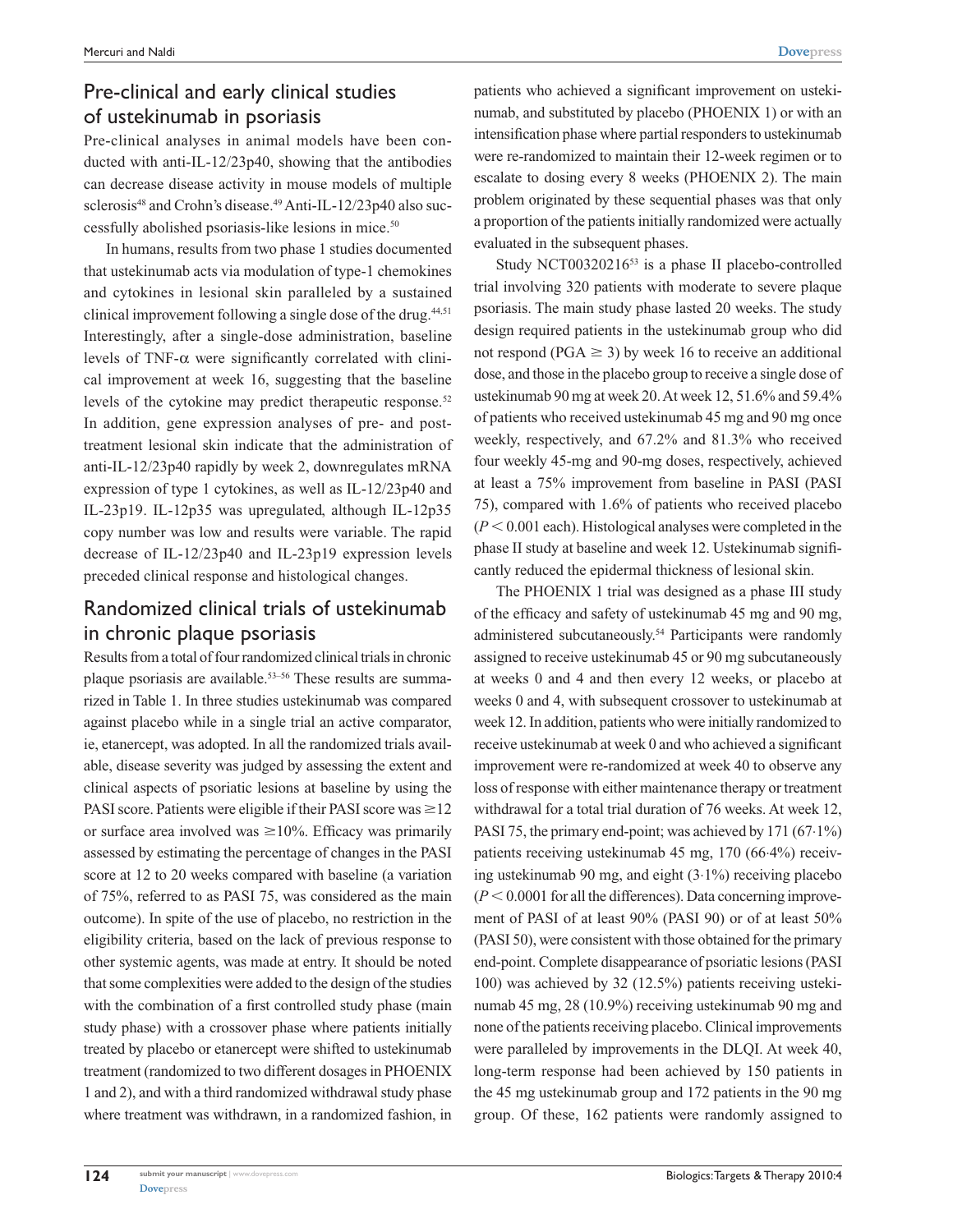**Table 1** Summary of clinical data from phase III randomized trials of ustekinumab in chronic plaque psoriasis

| Trial           | No. patients recruited | Efficacy data                                                   | Safety data                                                                  |
|-----------------|------------------------|-----------------------------------------------------------------|------------------------------------------------------------------------------|
| NCT00320216     | 320                    | PASI 75 at week 20 (primary end point):                         | Any adverse event:                                                           |
|                 |                        | Ustekinumab:                                                    | Ustekinumab: 68%–90% according to dosage                                     |
|                 |                        | 45 mg once weekly: 52%                                          | Placebo: 72%                                                                 |
|                 |                        | 90 mg once weekly: 59%                                          | Serious adverse events:                                                      |
|                 |                        | 45 mg 4 times weekly: 67%                                       | Ustekinumab: 2%-5%, according to dosage                                      |
|                 |                        | 90 mg 4 times weekly: 81%                                       |                                                                              |
|                 |                        | Placebo: 2%                                                     | Placebo: 1%                                                                  |
| <b>PHOENIX1</b> | 766                    | PASI 75 at week 12 (primary end point):                         | Any adverse event:                                                           |
|                 |                        | Ustekinumab (2 doses at weeks 0 and 4):                         | Ustekinumab: 57.6% and 51.4% of patients on                                  |
|                 |                        | 45 mg: 67.1%                                                    | 45 mg and 90 mg, respectively                                                |
|                 |                        | 90 mg: 66.4%                                                    | Placebo: 48.2%                                                               |
|                 |                        | Placebo: 3.1%                                                   | (most common events: upper respiratory                                       |
|                 |                        | PASI 50 at week 12                                              | tract infection, arthralgia, and headache)                                   |
|                 |                        | Ustekinumab (2 doses at weeks 0 and 4):                         | Serious adverse events:                                                      |
|                 |                        | 45 mg: 83.5%                                                    | Ustekinumab: 0.8% and 1.6% of patients on                                    |
|                 |                        | 90 mg: 85.9%                                                    | 45 mg and 90 mg, respectively                                                |
|                 |                        | Placebo: 10.2%                                                  | Placebo: 0.8%                                                                |
|                 |                        | PASI 90 at week 12:                                             | (most common serious                                                         |
|                 |                        | Ustekinumab (2 doses at weeks 0 and 4):                         | events: infections)                                                          |
|                 |                        | 45 mg: 41.6%                                                    |                                                                              |
|                 |                        | 90 mg: 36.7%                                                    |                                                                              |
|                 |                        | Placebo: 2.0%                                                   |                                                                              |
|                 |                        | DLQ <sup>1ª</sup> (% of patients with score 0 or 1) at week 12: |                                                                              |
|                 |                        | Ustekinumab (2 doses at weeks 0 and 4):                         |                                                                              |
|                 |                        | 45 mg: 53.1%                                                    |                                                                              |
|                 |                        | 90 mg: 52.4%                                                    |                                                                              |
|                 |                        | Placebo: 6.0%                                                   |                                                                              |
| PHOENIX2        | 1230                   | PASI 75 at week 12 (primary end point)                          | Any adverse event:                                                           |
|                 |                        | Ustekinumab (2 doses at weeks 0 and 4):                         | Ustekinumab: 53.1% and 47.9% of patients on                                  |
|                 |                        | 45 mg: 66.7%                                                    | 45 mg and 90 mg, respectively                                                |
|                 |                        | 90 mg: 75.7%                                                    | Placebo: 49.8%                                                               |
|                 |                        | Placebo: 3.7%<br>PASI 50 at week 12                             | (most common events: arthralgia, cough,                                      |
|                 |                        | Ustekinumab (2 doses at weeks 0 and 4):                         | headache, upper respiratory tract infection,<br>and injection site erythema) |
|                 |                        | 45 mg: 83.6%                                                    | Serious adverse events:                                                      |
|                 |                        | 90 mg: 89.3%                                                    | Ustekinumab: 2.0% and                                                        |
|                 |                        | Placebo: 10%                                                    | 1.2% of patients on 45 mg and 90 mg,                                         |
|                 |                        | PASI 90 at week 12                                              | respectively                                                                 |
|                 |                        | Ustekinumab (2 doses at weeks 0 and 4):                         | Placebo: 2.0%                                                                |
|                 |                        | 45 mg: 42.3%                                                    | (most common serious events: infections)                                     |
|                 |                        | 90 mg: 50.9%                                                    |                                                                              |
|                 |                        | Placebo: 0.7%                                                   |                                                                              |
|                 |                        | DLQI (% of patients with score 0 or 1)                          |                                                                              |
|                 |                        | at week $12$ $(*)$ :                                            |                                                                              |
|                 |                        | Ustekinumab:                                                    |                                                                              |
|                 |                        | 45 mg: 55.3%                                                    |                                                                              |
|                 |                        | 90 mg: 56.4%                                                    |                                                                              |
|                 |                        | Placebo: 3.2%                                                   |                                                                              |
| <b>ACCEPT</b>   | 903                    | PASI 75 at week 12 (primary end point):                         | Any adverse event:                                                           |
|                 |                        | Ustekinumab (2 doses at week 0 and 4):                          | Ustekinumab: 66% and 69.2% of patients                                       |
|                 |                        | 45 mg: 67.5%                                                    | on 45 mg and 90 mg, respectively                                             |
|                 |                        | 90 mg: 73.8%                                                    | Etanercept: 70%                                                              |
|                 |                        | Etanercept (50 mg twice weekly):                                | (most common events: upper respiratory tract                                 |
|                 |                        | 56.8%                                                           | infection, headache, back pain, injection-site                               |
|                 |                        | PASI 90 at week 12                                              | reaction)                                                                    |
|                 |                        | Ustekinumab (2 doses at weeks 0 and 4):                         | Serious adverse events:                                                      |
|                 |                        | 45 mg: 36.4%                                                    | Ustekinumab: 1.9% and 1.2% of patients on                                    |
|                 |                        | 90 mg: 44.7%                                                    | 45 mg and 90 mg, respectively                                                |
|                 |                        | Etanercept (50 mg twice weekly):                                | Etanercept: 1.2%                                                             |
|                 |                        | 23.1%                                                           | (most common serious events: infections)                                     |

**Abbreviation:** PASI, psoriasis area and severity index.

a DLQI is a 10-item questionnaire that determines the extent of the effect of psoriasis on patient-reported quality of life, with overall scores ranging from 0 ("not at all") to 30 ("very much").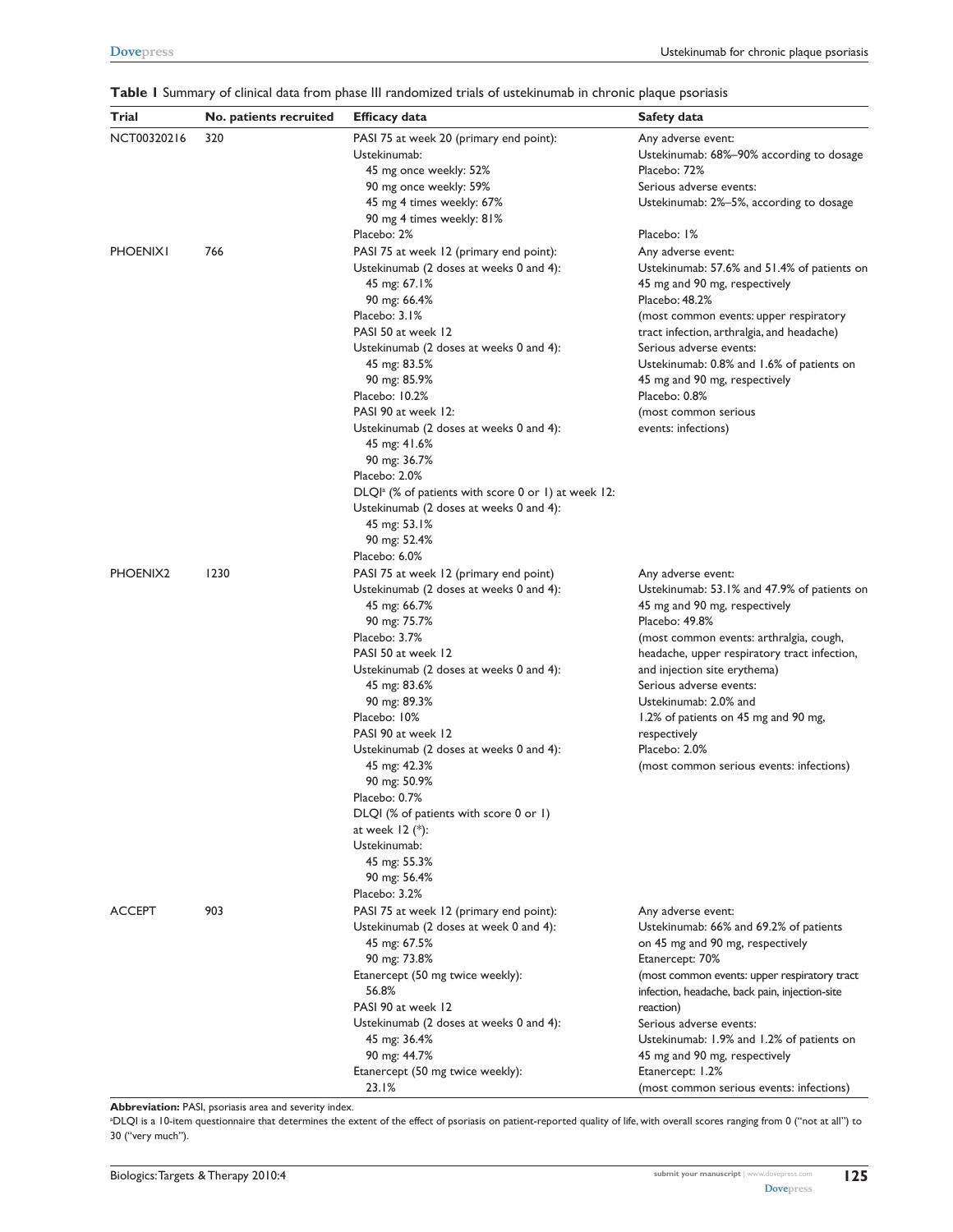maintenance ustekinumab and 160 to withdrawal. PASI 75 response was better maintained to at least 1 year in those receiving maintenance ustekinumab than in those withdrawn from treatment at week 40.

The aim of the PHOENIX 2 phase III trial was to assess whether dosing intensification would increase the response to the treatment in partial responder patients (between PASI 50 and PASI 75).<sup>55</sup> Subjects were randomly assigned to receive ustekinumab 45 or 90 mg subcutaneously at weeks 0 and 4 and then subsequently every 12 weeks, or to receive placebo at weeks 0 and 4, with subsequent crossover to the study drug at week 12. Partial responders among those originally randomized to ustekinumab, were re-randomized at week 28 to receive the drug every 12 weeks or to increase dose administration to every 8 weeks for a total trial duration of 52 weeks. At week 12, PASI 75, the primary end-point, was achieved by 273 (66.7%) patients receiving ustekinumab 45 mg, 311 (75⋅7%) receiving ustekinumab 90 mg, and 15 (3⋅7%) receiving placebo. Complete clearance was achieved by 74 (18.1%) patients receiving ustekinumab 45 mg, 75 (18.2%) receiving ustekinumab 90 mg, and none of the patients receiving placebo. About 20% of the patients treated by ustekinumab were classified as partial responders. In the group on ustekinumab 90 mg, PASI 75 at week 52, was achieved by 22 (68.8%) out of 32 patients randomized to receive an intensified regimen with ustekinumab 90 mg every 8 weeks, and 11 (33.3%) out of 33 patients who continued to receive the same dose every 12 weeks ( $P = 0.004$ ). No similar improved response was observed with dose intensification in patients on ustekinumab 45 mg. Partial responders appeared to represent a distinct subgroup of patients who had higher bodyweight, a longer duration of skin disease, a history of psoriatic arthritis and an overall greater resistance to biological agents compared with responders. Although this subpopulation had lower mean serum drug levels of ustekinumab than did patients who responded to treatment, lower serum concentrations of ustekinumab alone did not completely explain their partial response. The response to dose intensification in the 90 mg but not the 45 mg ustekinumab groups suggests that these patients may need for response a serum concentration of the drug four to five times higher compared with responders.

The ACCEPT trial was a 12-week trial comparing ustekinumab 40 mg or 90 mg at week 0 and 4 with subcutaneous etanercept, 50 mg, twice-weekly for 12 weeks.<sup>56</sup> Patients in the etanercept group who did not have a response (ie, patients classified as having moderate, marked, or severe psoriasis) at week 12 received 90 mg of ustekinumab at weeks 16 and 20, and patients who did not have a response to ustekinumab received one additional dose of ustekinumab at week 16. Treatment was interrupted starting at week 12 in all patients with cleared, minimal, or mild psoriasis. Patients were retreated with ustekinumab if psoriasis recurred and were followed up to week 44. At week 12, a total of 67.5% of patients who received 45 mg of ustekinumab and 73.8% of patients who received 90 mg of ustekinumab achieved PASI 75, as compared with 56.8% of those who received high dose etanercept ( $P = 0.01$ ) and  $P < 0.001$ , respectively). At week 12, clearance was documented in 16.3% of patients on ustekinumab 45 mg, 26.2% on ustekinumab 90 mg, and 8.6% on etanercept ( $P = 0.006$ ) and  $P < 0.001$ , respectively). Among patients who did not respond to etanercept, 48.9% had at least 75% improvement in the PASI score and 23.4% had at least a 90% improvement after crossing over to 90 mg of ustekinumab for 12 weeks. The median time to recurrence was 14.4weeks among patients who received 45 mg of ustekinumab, 18.1 weeks among those who received 90 mg of ustekinumab, and 7.3 weeks among those who received etanercept. Of the 633 patients who were treated with ustekinumab again after the recurrence of psoriasis, 534 (84.4%) had a physician's global assessment score of 0 to 2 within 12 weeks after retreatment.

Ustekinumab has been also studied in psoriatic arthritis. A crossover, phase II study included 76 patients injected with this drug at weeks 0, 1, 2 and 3, who then received placebo injections at weeks 12 and 16. Seventy other patients received placebo at 0, 1, 2 and 3 weeks, followed by ustekinumab injections at weeks 12 and 16. At week 12, 42% of the treatment group achieved an ACR20 (20% improvement in symptoms according to the American College of Rheumatology criteria) compared with 14% of the placebo group. By the end of the 36-week study period, 42% of the original placebo patients who had received injections of ustekinumab only at weeks 12 and 16 achieved an ACR20 response.<sup>57</sup> These results are promising, but further data possibly against an active comparator and on a longer term run are required in psoriatic arthritis.

#### Safety issues

The current understanding of the safety of ustekinumab in psoriasis is mainly derived from a total of 2266 patients treated in the context of controlled randomized trials and their subsequent open phase for up to 18 months.<sup>58</sup> During the placebo-controlled phases of the trials, the rates and types of adverse events, as well as laboratory abnormalities, were similar among the patients receiving placebo and ustekinumab (50.4% vs 54.6%, respectively). The incidence of serious infections with ustekinumab 45 mg and 90 mg was 1.2 and 1.7 per 100 patient-years of follow-up, respectively, and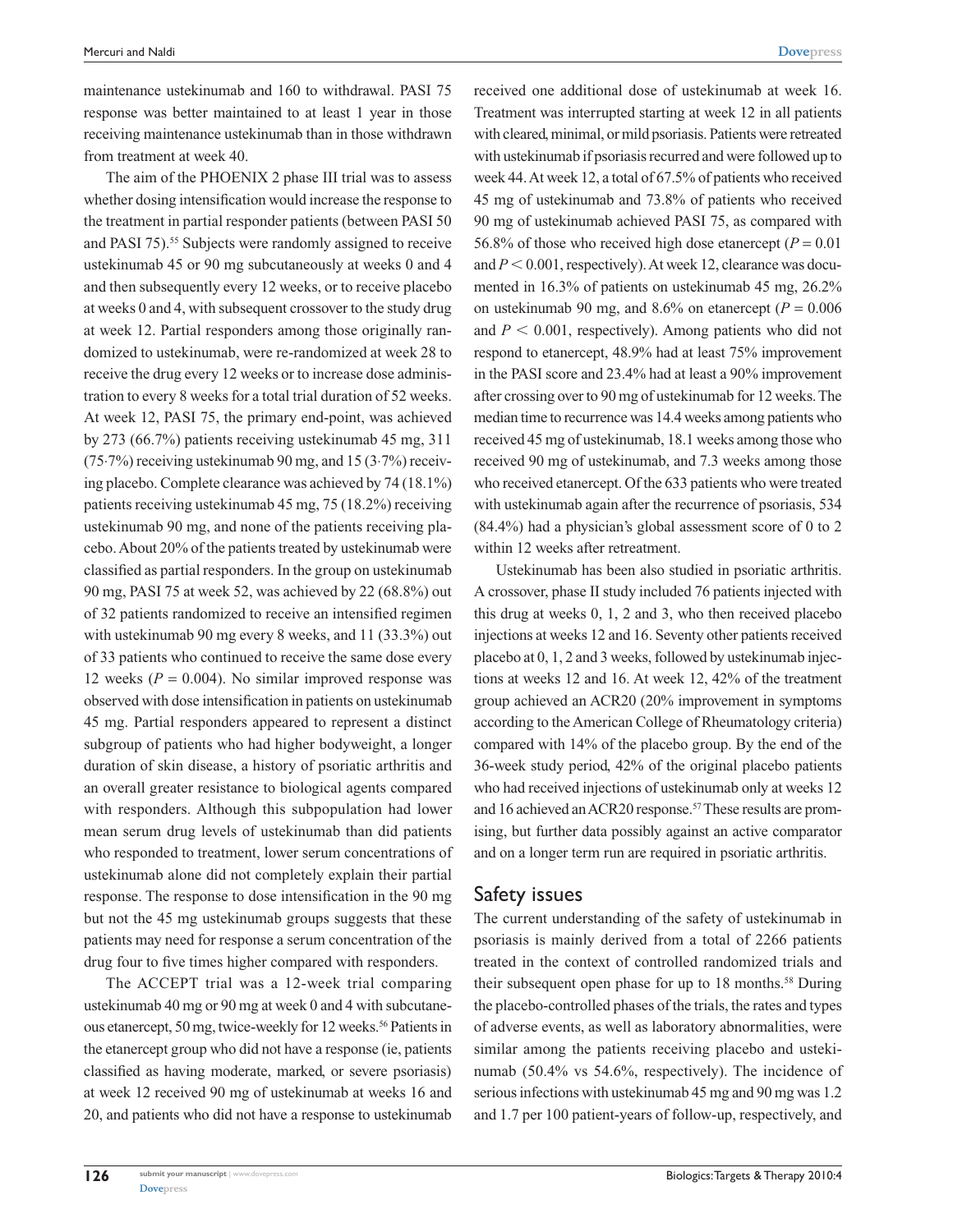malignancies other than nonmelanoma skin cancer (NMSC), 0.25 and 0.57 per 100 patient-years, respectively. These rates were comparable with placebo-treated patients. In spite of these reassuring data, long-term effects and safety profile remain in question as for any newly developed medication, and post-marketing data are still required for ustekinumab especially to assess the risk for rare but clinically relevant conditions and for events with a latency period (Table 2).

One concern is the potential carcinogenicity risk associated with ustekinumab, since rodent tumor models suggest that mouse IL-12 can promote antitumor effects and that IL-12/ 23p40-deficient mice, or mice treated with anti-IL-12/23p40 antibody, have decreased host defense to tumors and increased risk of ultraviolet-induced skin tumors.<sup>59</sup> On the other hand, IL-23p19-deficient mice have a strong resistance to tumor challenge.60 The relevance of these findings for malignancy risk in humans treated by ustekinumab is unknown.

Another concern is a possible increased risk of infections in patients treated with anti-IL-12/23p40 antibodies. Data from studies in deficient knockout mice or in mice following very high doses of neutralizing antibody administration suggest that IL-12 (Th1) and IL-23 (Th17) responses may contribute to protective immune responses to viral and bacterial pathogens.61,62 In contrast to observations in murine models, humans with genetic deficiencies in the Th1 and Th17 pathways, involving, among the others, IL-12/23p40, IL-12Rβ1, IFN-γ receptor 1 and 2, have normal resistance to viral or fungal infections $63,64$  but are susceptible to non-tuberculosis primary *Mycobacterium* and recurring *Salmonella* spp. infections. To date, no cases of typical or atypical mycobacterial or salmonella infections have been reported in clinical studies of ustekinumab. Reasons may be

|  |  | Table 2 Main safety concerns in ustekinumab-treated patients |  |
|--|--|--------------------------------------------------------------|--|
|--|--|--------------------------------------------------------------|--|

| <b>Safety issue</b>              | <b>Evidence available</b>                                      |
|----------------------------------|----------------------------------------------------------------|
| Severe infections                | Humans with genetic deficiencies in                            |
|                                  | IL-12/23p40, IL-12R $\beta$ I, IFN- $\gamma$ receptor 1 and 2, |
|                                  | are especially susceptible to non-                             |
|                                  | tuberculosis primary Mycobacterium and                         |
|                                  | recurring Salmonella spp. infections                           |
| Malignancies                     | IL-12/23p40-deficient mice have decreased                      |
|                                  | host defense to tumors and increased risk                      |
|                                  | of ultraviolet-induced skin tumors                             |
| Reversible posterior             | One case has been reported on                                  |
| leukoencephalopathy <sup>a</sup> | ustekinumab treatment. It has been                             |
|                                  | described in immune-suppressed patients                        |

<sup>a</sup>A syndrome characterized by headache, confusion, seizures, visual loss. It has been associated with malignant hypertension, eclampsia and immune-suppressive treatment in the post-transplant setting. Symptoms usually abate with responsible drug dose reduction, or control of hypertension and electrolyte level.

represented by screening for latent tuberculosis at baseline and treatment of positive cases, or by limited exposure to date in large endemic populations. It is also possible that ustekinumab treatment does not confer complete inhibition of IL-12/23p40, as is observed with genetic deficiencies.

Further data are also required to assess the effectiveness of ustekinumab compared with other more commonly used agents, and to explore the use of the drug in varieties of psoriasis other than chronic plaque. Psoriasis is associated with several co-morbidities, and one should consider whether aggressive management of psoriasis, especially with a systemic agent such as ustekinumab, could change the course of these co-morbidities.

Because of concerns over potential long-term risks, the Food and Drug Administration is requiring a risk evaluation and mitigation strategy that include a 5-year follow-up of patients originally recruited into clinical trials, the enrollment of newly treated patients in a registry that will follow them up for 8 years, and the establishment of a pregnancy registry. The Psoriasis Longitudinal Assessment and Regstry (PSOLAR) is a Centocor Ortho Biotech Inc. sponsored, voluntary registry, originally implemented for the postmarketing evaluation of infliximab, which is now available in several countries to collect information on patients treated with ustekinumab and other systemic agents for psoriasis (http://clinicaltrials.gov/ct2/show/NCT00508547).

#### Treatment guidelines

Ustekinumab is administered by subcutaneous injection. For patients weighing  $\leq 100$  kg, the dose is 45 mg initially and 4 weeks later, followed by 45 mg every 12 weeks. For patients weighing  $>100$  kg, the recommended dose is 90 mg initially and 4 weeks later, followed by 90 mg every 12 weeks. In Europe, ustekinumab has been approved by the EMEA, as for other biological agents, for the treatment of severe plaque psoriasis in adults who fail to respond to or who have contraindications to, or are intolerant to other systemic agents, including cyclosporin, methotrexate, and PUVA. Similar criteria were adopted for registration in Canada, while in the US no restriction was made based on previous treatment response. As a consequence, patients exposed to ustekinumab in Europe and Canada are likely to be more complex than those enrolled in US and they need more strict monitoring.

Ustekinumab was not included in the recently delivered European S-3 guidelines for the treatment of psoriasis, because the deadline of the literature search was prior to the registration of ustekinumab.<sup>65</sup> The guidelines of the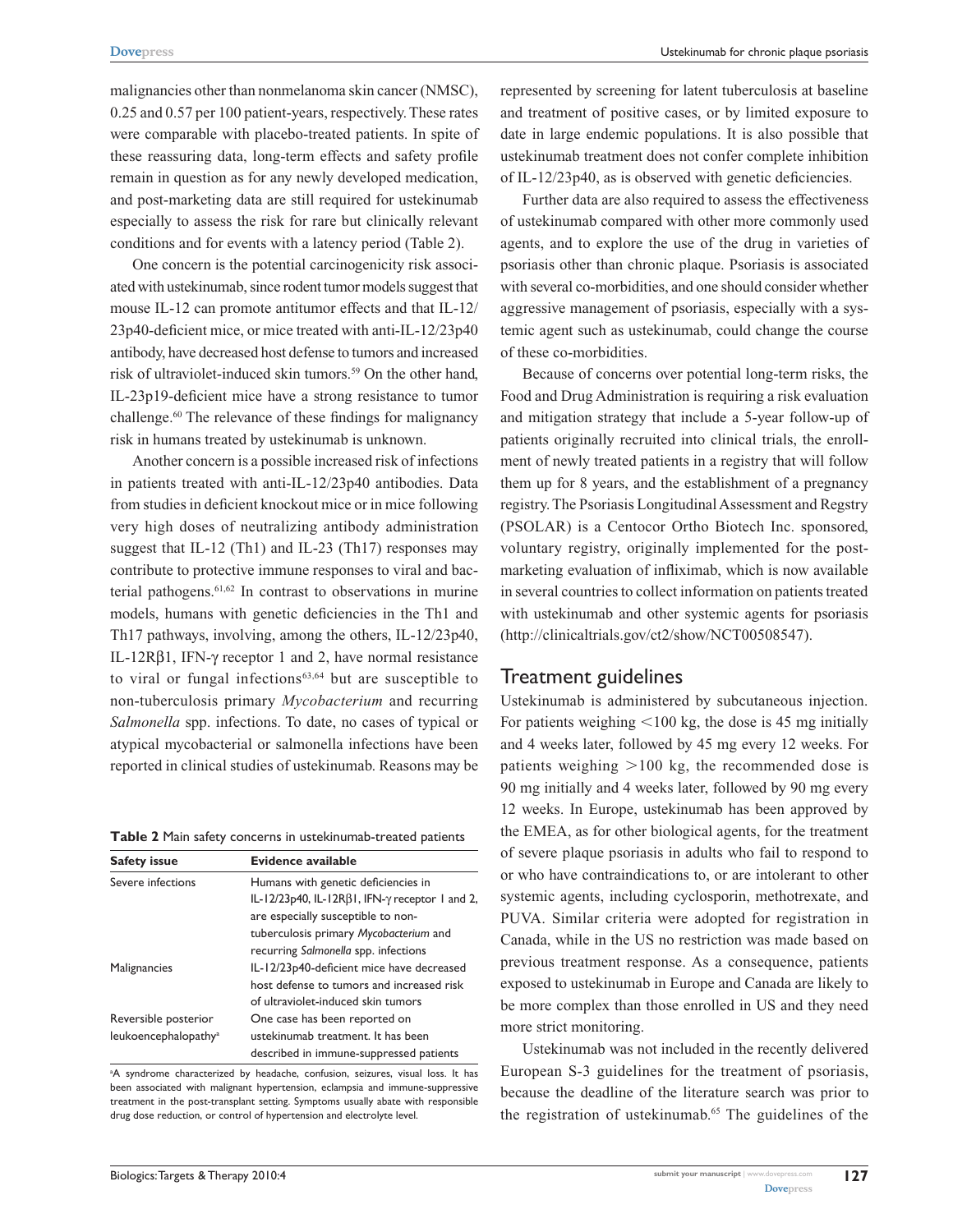British Association of Dermatologists restrict the use to ustekinumab to patients who fulfil the EMEA registration criteria and where TNF antagonist therapy has failed or was contraindicated.<sup>66</sup>

## **Concluding remarks**

Given the currently known characteristics of ustekinumab, the drug appears to be an effective, relatively safe and convenient agent in treating psoriasis. However, wider experience is needed. Both pragmatic randomized clinical trials adopting an active comparator and formal cohort studies possibly nested within disease registries are needed to better define the activity profile of the drug and to better establish its role in the clinical management of psoriasis.

## **Disclosures**

The authors declare no conflicts of interest.

#### **References**

- 1. Jobling R, Naldi L. Assessing the impact of psoriasis and the relevance of qualitative research. *J Invest Dermatol*. 2006;126:1438–1440.
- 2. Nijsten T, Wakkee M. Complexities of the association between psoriasis and comorbidities. *J Invest Dermatol*. 2009;129:1601–1163.
- 3. Helliwell PS, Taylor WJ. Classification and diagnostic criteria for psoriatic arthritis. *Ann Rheum Dis*. 2005;64 Suppl 2:ii3–ii8.
- 4. Naldi L. Epidemiology of psoriasis. *Curr Drug Targets Inflamm Allergy*. 2004;3:121–128.
- 5. Naldi L, Minelli C. Dermatology. In: Machin D, Day S, Green S, editors. *Textbook of Clinical Trials*. Chichester, UK: John Wiley & Sons, Ltd; 2006. p. 263–285.
- 6. Schmid-Ott G, Schallmayer S, Calliess IT. Quality of life in patients with psoriasis and psoriasis arthritis with a special focus on stigmatization experience. *Clin Dermatol*. 2007;25:547–554.
- 7. Schmitt J, Wozel G. The psoriasis area and severity index is the adequate criterion to define severity in chronic plaque-type psoriasis. *Dermatology*. 2005;210:194–199.
- 8. EMEA Committee for Proprietary Medical Products. Note for guidance on clinical investtigation of medical products indicated for the treatment of psoriasis. CPMP/EWP 2454/02.
- 9. Silman AJ, Hochberg MC. Psoriatic arthropathy. In: Epidemiology of the rheumatic diseases. New York: Oxford University Press; 1993:86–104.
- 10. Naldi L, Chatenoud L, Linder D, Belloni Fortina A, Peserico A, Virgili AR, et al. Cigarette smoking, body mass index, and stressful life events as risk factors for psoriasis: results from an Italian case-control study. *J Invest Dermatol*. 2005;125:61–67.
- 11. Setty AR, Curhan G, Choi HK. Obesity, waist circumference, weight change, and the risk of psoriasis in women: Nurses' Health Study II. *Arch Intern Med*. 2007;167:1670–1675.
- 12. Setty AR, Curhan G, Choi HK. Smoking and the risk of psoriasis in women: Nurses' Health Study II. *Am J Med*. 2007;120:953–959.
- 13. Gelfand JM, Troxel AB, Lewis JD, et al. The risk of mortality in patients with psoriasis: results from a population-based study. *Arch Dermatol*. 2007;143:1493–1499.
- 14. Kimball AB, Jacobson C, Weiss S, Vreeland MG, Wu Y. The psychosocial burden of psoriasis. *Am J Clin Dermatol*. 2005;6:383–392.
- 15. Nair RP, Stuart PE, Nistor I, Hiremagalore R, Chia NV, Jenisch S, et al. Sequence and haplotype analysis supports HLA-C as the psoriasis susceptibility 1 gene. *Am J Hum Genet*. 2006;78:827–851.
- 16. Nair R, Duffin KC, Helms C, Ding J, Stuart PE, Goldgar D, et al. Genome-wide scan reveals association of psoriasis with IL-23 and NF-kB pathways. *Nat Genet*. 2009;41:199–204.
- 17. Nair RP, Ruether A, Stuart PE, Jenisch S, Tejasvi T, Hiremagalore R, et al. Polymorphisms of the IL12B and IL23R genes are associated with psoriasis. *J Invest Dermatol*. 2008;128:1653–1661.
- 18. Blauvelt A. T-helper 17 cells in psoriatic plaques and additional genetic links between IL-23 and psoriasis. *J Invest Dermatol*. 2008;128:1064–1067.
- 19. Kryczek I, Bruce AT, Gudjonsson JE, Johnston A, Vatan L, Szeliga W, et al. Induction of memory IL-17<sup>+</sup> T cell trafficking and expansion by IFN-gamma: Mechanism and pathological relevance. *J Immunol*. 2008;181:4733–4741.
- 20. Nestle FO, Kaplan DH, Barker JN. Psoriasis. *N Engl J Med*. 2009;361:496–509.
- 21. Di Cesare A, Di Meglio P, Nestle FO. The IL-23/Th17 axis in the immunopathogenesis of psoriasis. *J Invest Dermatol*. 2009;129: 1339–1350.
- 22. Oppmann B, Lesley R, Blom B, Timans JC, Xu Y, Hunte B, et al. Novel p19 protein engages IL-12p40 to form a cytokine, IL-23, with biological activities similar as well as distinct from IL-12. *Immunity*. 2000;13:715–725.
- 23. Pirhonen J, Matikainen S, Julkunen I. Regulation of virus-induced IL-12 and IL-23 expression in human macrophages. *J Immunol*. 2002;169:5673–5678.
- 24. Parham C, Chirica M, Timans J, Vaisberg E, Travis M, Cheung J, et al. A receptor for the heterodimeric cytokine IL-23 is composed of IL-12Rbeta1 and a novel cytokine receptor subunit, IL-23R. *J Immunol*. 2002;168:5699–5708.
- 25. Lee J, Trepicchio WL, Oestreicher JL, Pittman D, Wang F, Chamian F, et al. Increased expression of interleukin 23 p19 and p40 in lesional skin of patients with psoriasis vulgaris. *Exp Med*. 2004;199:125–130.
- 26. Schmidt C, Giese T, Ludwig B, Mueller-Molaian I, Marth T, Zeuzem S, et al. Expression of interleukin-12-related cytokine transcripts in inflammatory bowel disease: elevated interleukin-23p19 and interleukin-27p28 in Crohn's disease but not in ulcerative colitis. *Inflamm Bowel Dis*. 2005;11:16–23.
- 27. Sato K, Suematsu A, Okamoto K, Yamaguchi A, Morishita Y, Kadono Y, et al. Th17 functions as an osteoclastogenic helper T cell subset that links T cell activation and bone destruction. *J Exp Med*. 2006; 203:2673–2682.
- 28. Volpe E, Servant N, Zollinger R, Bogiatzi SI, Hupe P, Barillot E, et al. A critical function for transforming growth factor-beta, interleukin-23 and proinflammatory cytokines in driving and modulating human T(H)-17 responses. *Nat Immunol*. 2008;9:650–657.
- 29. Huang W, Na L, Fidel PL, Schwarzenberger P. Requirement of interleukin-17A for systemic anti-Candida albicans host defense in mice. *J Infect Dis*. 2004;190:624–631.
- 30. Chan JR, Blumenschein W, Murphy E, Diveu C, Wiekowski M, Abbondanzo S, et al. IL-23 stimulates epidermal hyperplasia via TNF and IL-20R2-dependent mechanisms with implications for psoriasis pathogenesis. *J Exp Med*. 2006;203:2557–2587.
- 31. Lowes MA, Kikuchi T, Fuentes-Duculan J, Cardinale I, Zaba LC, Haider AS, et al. Psoriasis vulgaris lesions contain discrete populations of Th1 and Th17 T cells. *J Invest Dermatol*. 2008;128:1207–1211.
- 32. Wolk K, Witte E, Wallace E, Docke WD, Kunz S, Asadullah K, et al. IL-22 regulates the expression of genes responsible for antimicrobial defense, cellular differentiation, and mobility in keratinocytes: a potential role in psoriasis. *Eur J Immunol*. 2006;36:1309–1323.
- 33. Naldi L, Rzany B. Chronic plaque psoriasis. *Clin Evid*. 2009;pii:1706.
- 34. Katz KA. "Biologics": a clinically meaningless term. *Br J Dermatol*. 2006;154:809–812.
- 35. Van de Kerkhof PCM, De Hoop D, De Korte J, Cobelens SA, Kuipers MV. Patient Compliance and disease management in the treatment of psoriasis in the Netherlands. *Dermatology*. 2000;200: 292–298.